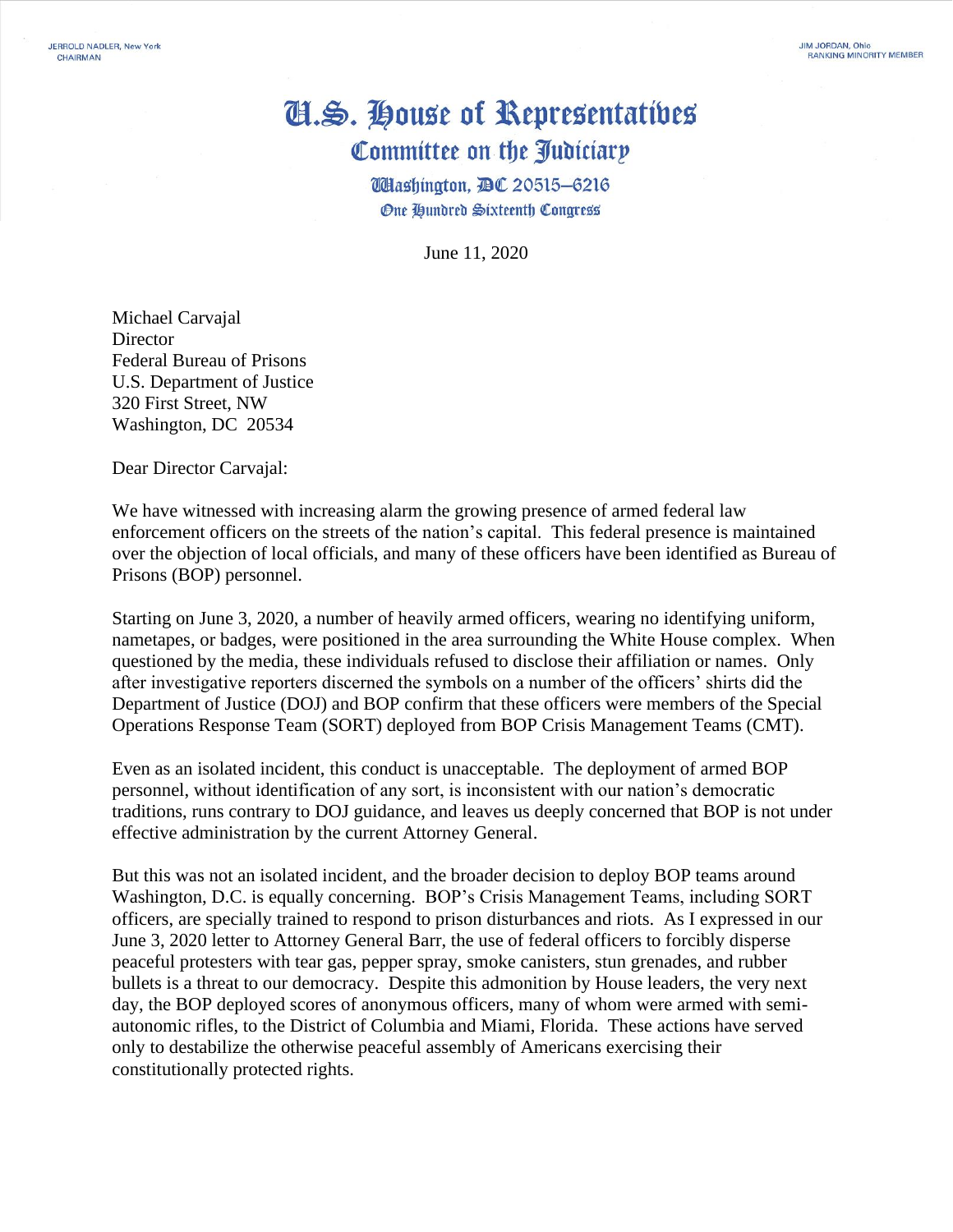The unnecessary deployment of BOP personnel to the District of Columbia also appears to have led to the unnecessary lockdown of BOP facilities nationwide. In an unexpected move, the BOP locked down all of its facilities on June 1, 2020, something the agency had not done in 25 years. BOP has not provided any specific rationale for this lockdown, other than a claim that it was needed because of protests taking place outside prison walls. Prisoners in BOP facilities are now confined to their cells, with limited medical and non-existent rehabilitative services. This not only adds a tremendous amount of stress to the prisoner population, but it also contributes to the spread of COVID-19 by confining prisoners even more within their already confined prison spaces.

The foundation of the compact between law enforcement and the community is accountability. Those who protect and serve the community must themselves be examples of lawful and righteous behavior. The BOP officers deployed around downtown Washington, D.C. deliberately failed to display identification and refused to answer questions concerning their affiliation. Combined with BOP's involvement in the forceful suppression of American citizens peaceably protesting police brutality and systemic discrimination, these actions further exacerbated the mistrust in law enforcement felt by countless Americans.

For these reasons, we ask that you provide answers to the following questions by no later than June 18, 2020:

- 1. Under what authority did you deputize CMT or SORT officers in early June 2020 to Washington, D.C. and what is the duration of this special deputation? Please provide a copy of the memorandum authorizing the deputation.
- 2. How many CMT or SORT officers have been deployed to Washington, D.C. and to what locations within the city?
- 3. How many CMT or SORT officers have been deployed to posts outside of BOP facilities and have they been deployed to additional locations outside of Washington, D.C., including but not limited to Miami, FL? If yes, please provide a list of these locations.
- 4. From which facilities were CMT or SORT officers deployed? Please provide a list of these facilities.
- 5. What, if any, assessment was undertaken to determine whether the deployment of CMT or SORT officers away from BOP facilities was in fact needed? And what, if any, assessment was undertaken to determine if the deployment of CMT or SORT officers away from BOP facilities would compromise the health and safety of those facilities? Please provide copies of all relevant documents and communications related to these assessments.
- 6. Who made the decision to deploy the CMT or SORT officers to Washington, D.C. and when was that decision made? Please provide copies of all documents and communications relating to the decision to deploy BOP personnel in early June 2020.